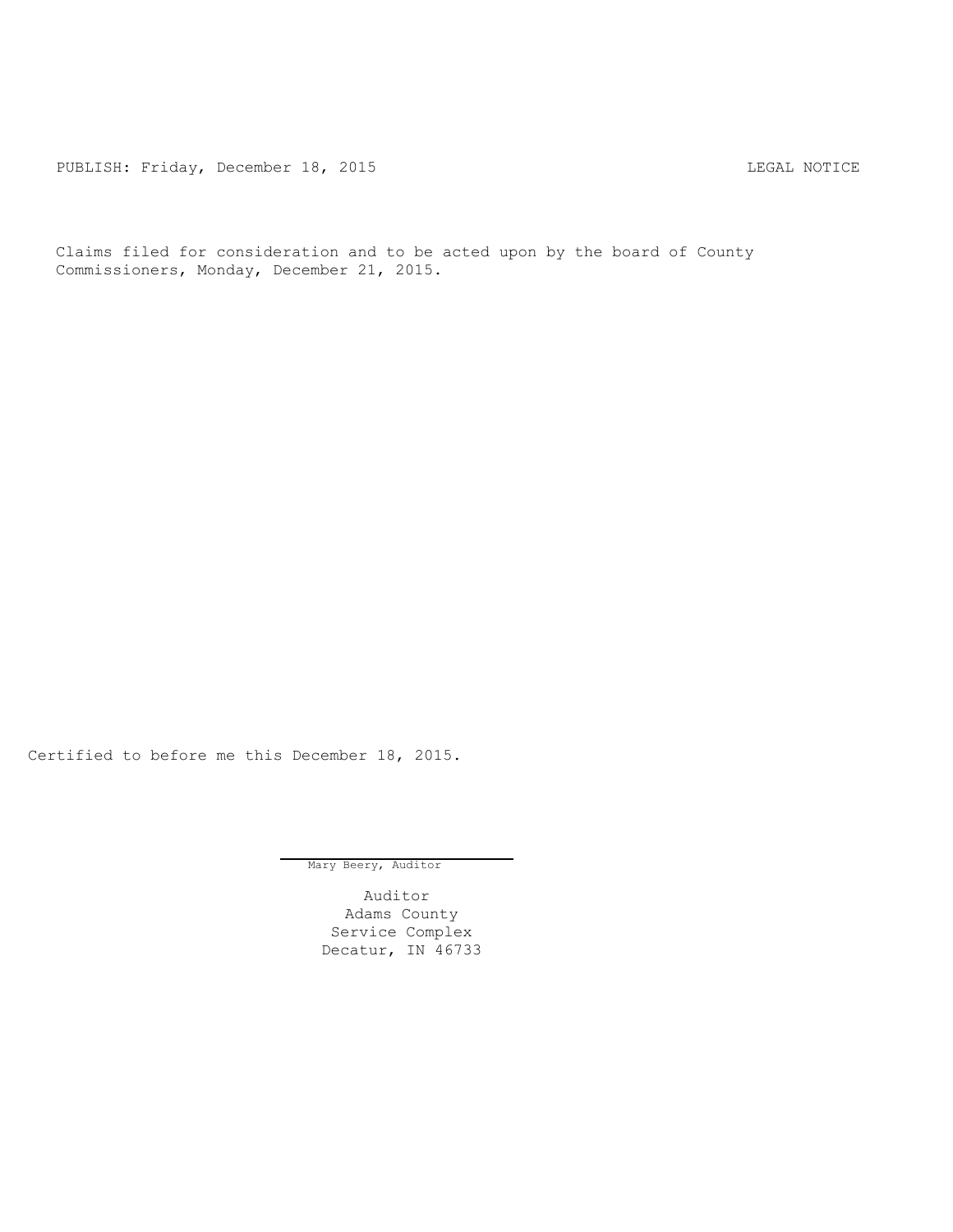

## **Claims Docket for Newspaper Adams County, Indiana**

## For Period: **11/24/2015** to **12/7/2015**

*313 W. Jefferson St. Decatur, IN 46733 (219) 724-2600*

Date Claims to be Paid: **12/21/2015**

| <b>Vendor</b>                            | Amount    | Vendor                                  | Amount     |
|------------------------------------------|-----------|-----------------------------------------|------------|
| Adams Memorial Hospital                  | 465.00    | Adams County Solid Waste                | 16.38      |
| Indiana Michigan Power                   | 2,798.72  | American Wire Rope & Sling              | 2,800.95   |
| <b>Appraisal Research Corporation</b>    | 7,132.98  | Berne Ready Mix                         | 926.13     |
| Berne Tri-Weekly News                    | 186.23    | Suburban Propane LP                     | 126.50     |
| Butler, Fairman, & Seufer                | 3,000.00  | Chet's Pest Control                     | 120.00     |
| Cintas Location #338                     | 54.35     | City Of Decatur                         | 3,410.18   |
| Decatur True Value                       | 220.57    | Computer Systems, Inc.                  | 63.21      |
| Dealership Holdings LLC                  | 1,755.56  | Craigville Telephone Comp               | 119.00     |
| Decatur Chamber Of Commerce              | 285.00    | Decatur Daily Democrat                  | 75.71      |
| Decatur Postmaster                       | 804.20    | Decatur Tire Center                     | 19.50      |
| Douglas L. Bauman                        | 171.50    | Downing & Glancy Funeral Home           | 1,000.00   |
| Erie Haven                               | 2,658.30  | Fleming Excavating, Inc.                | 63,464.44  |
| Galls, LLC                               | 120.99    | Gordon Food Service                     | 2,780.45   |
| Hall Signs                               | 7,545.20  | Indiana State Police                    | 220.00     |
| <b>Innovative Concepts</b>               | 374.95    | Racquel Werich                          | 24.30      |
| Landis & Sons Drainage                   | 39.50     | Legal Directories Publishing Co. Inc.   | 69.75      |
| Lehman Feed Mill                         | 50.75     | Mark S. Gresla, MD                      | 60.00      |
| Mind's Eye Graphics                      | 1,306.00  | Monroe Water Department                 | 180.55     |
| Nationwide Life Insurance                | 525.00    | Nipsco                                  | 1,583.58   |
| Park Center, Inc.                        | 1,468.00  | Piqua Repair Inc.                       | 175.00     |
| Portland Motor Parts, Inc                | 262.57    | Professional Software Cor               | 70.00      |
| Roger Thompson                           | 60.00     | Selking International                   | 249.47     |
| Ideal Office Source                      | 108.17    | Treasurer of Adams County               | 142,627.74 |
| Welder Services, Inc.                    | 31.35     | Zwick And Jahn Funeral Home             | 100.00     |
| Burry, Herman, Miller & Brown, P.C.      | 23,867.91 | CenturyLink                             | 6.21       |
| <b>Adams County Highway Department</b>   | 1,237.14  | Adams County Automotive Supply, Inc.    | 248.81     |
| South Adams Community Schools            | 113.75    | Purdue University                       | 521.40     |
| Myers Floor Covering & Furniture         | 1,673.50  | Hobart Glosson Food Equipment           | 416.20     |
| Bank Of Geneva                           | 2,547.00  | Waste Management                        | 622.35     |
| Indiana Assoc. Of County Commissioners   | 950.00    | B Secure Alarm Systems, Inc.            | 417.00     |
| Bixler Insurance, Inc.                   | 75.00     | Tri County Excavating                   | 22,700.00  |
| Don Myers Plumbing                       | 4,932.79  | Phyllis Hebble                          | 225.00     |
| Indiana Judges Associatio                | 200.00    | Indiana Farm Bureau Insurance           | 33.50      |
| Zurcher's Best-One Tire & Auto Care, Inc | 3,890.69  | D.O. McComb & Sons Lakeside Funeral Hor | 500.00     |
| Tom Magnan/Special Needs                 | 46.64     | Matthew Bender                          | 130.16     |
| Kerry Jones Farm Drainage                | 1,250.00  | Indiana County Treasurers' Association  | 601.52     |
| Emil W. Meyer                            | 60.00     | Alcopro                                 | 297.00     |
| <b>Expert Transmission</b>               | 634.21    | Harvest Land Co-op                      | 4,515.16   |
| Koorsen Fire and Security, Inc.          | 68.00     | Wal-Mart                                | 473.29     |
| Adams County Truck Repair, Inc.          | 893.07    | Advanced Imaging Solutions, Inc.        | 49.65      |
| Indiana Drug Enforcement Association     | 120.00    | Beth A. Webber                          | 2,772.00   |
| Adams County Sheriff's Department        | 316.00    | ERS Wireless Communications             | 1,570.90   |
| Allen County Auditor                     | 206.76    | Michael G. Werling                      | 595.00     |
| Jenny Karner                             | 275.00    | GEELS Backhoe Service, LLC              | 290.00     |
| Troyer's Market LLC                      | 5,983.17  | E & B Paving, Inc.                      | 148,597.30 |
| <b>Uricks Trucking</b>                   | 675.00    | Larry Weaver                            | 93.28      |
| Michelle Hackenjos                       | 12.97     | Alpine Falls, Inc.                      | 22.97      |
| Baker Soil Services, Inc.                | 320.00    | Indiana Vital Records Association       | 25.00      |